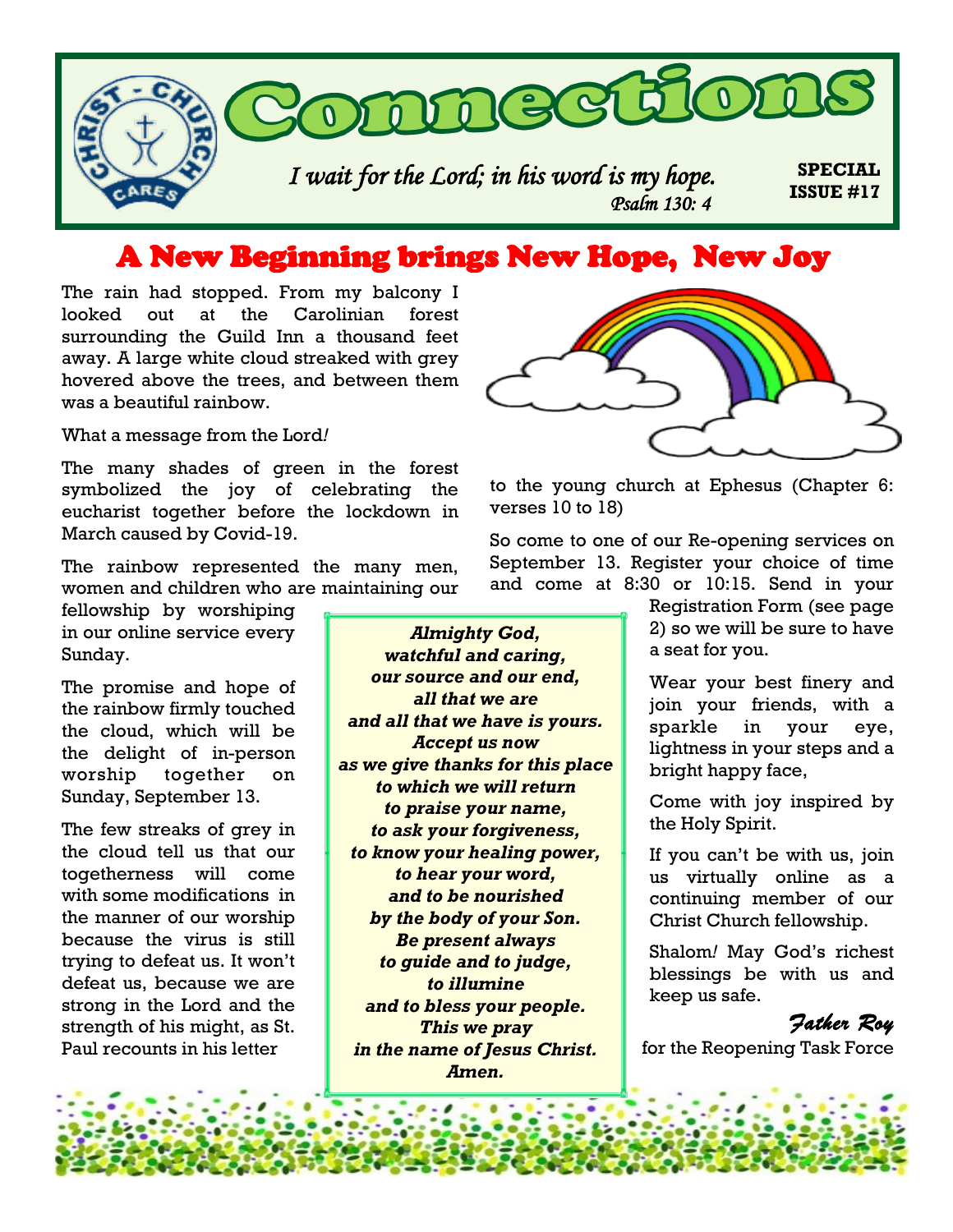# *The Doors to Christ Church will be Opening Soon*

Our bishops have given approval for the reopening of Sunday in-person worship on September 13, dependent, of course, on the continuing decline in the number of COVID-19 infections in our area.

It won't be quite the same as before, because caring for our health and the health of our fellow worshippers will require wearing masks, keeping distant from each other and sanitizing everything we might touch.

We have measured our worship area and have determined that only 48 people (including chancel participants) can be accommodated at any one worship service, while still respecting the two metre distance rule.

services, at 8:30 am, 10:15 am and online. All the services will be the same, with organ music, scriptures, preaching and prayers. Holy Communion will be celebrated at the inperson services.

Provision has been made for couples or two persons within a "bubble" to sit together

In order to make this change work, we need to know which service you plan to attend, or whether you prefer to attend the online service instead.

Please complete and return the form below so we can reserve a place for you.

Space will be allotted on a "first come-first serve" basis, so we urge you to respond as soon as possible.

There will be, therefore, three "main"

| NAME(S)                                                                                                                                                                                                                              |                                                             |
|--------------------------------------------------------------------------------------------------------------------------------------------------------------------------------------------------------------------------------------|-------------------------------------------------------------|
| <b>PHONE</b>                                                                                                                                                                                                                         | Email                                                       |
|                                                                                                                                                                                                                                      | I would prefer to attend the in-person service at 8:30 am.  |
|                                                                                                                                                                                                                                      | I would prefer to attend the in-person service at 10:15 am. |
|                                                                                                                                                                                                                                      | I will be happy to attend either service as space permits.  |
|                                                                                                                                                                                                                                      | I will participate in the online service at home.           |
| Comments:                                                                                                                                                                                                                            |                                                             |
|                                                                                                                                                                                                                                      |                                                             |
|                                                                                                                                                                                                                                      |                                                             |
| Please return by Canada Post to Christ Church Scarborough Village<br>155 Markham Road, Toronto ON M1M 3A1<br>or email office@christchurchscarborough.com<br>or phone 415-261-4169 and leave your name and phone number for callback. |                                                             |
|                                                                                                                                                                                                                                      |                                                             |
|                                                                                                                                                                                                                                      |                                                             |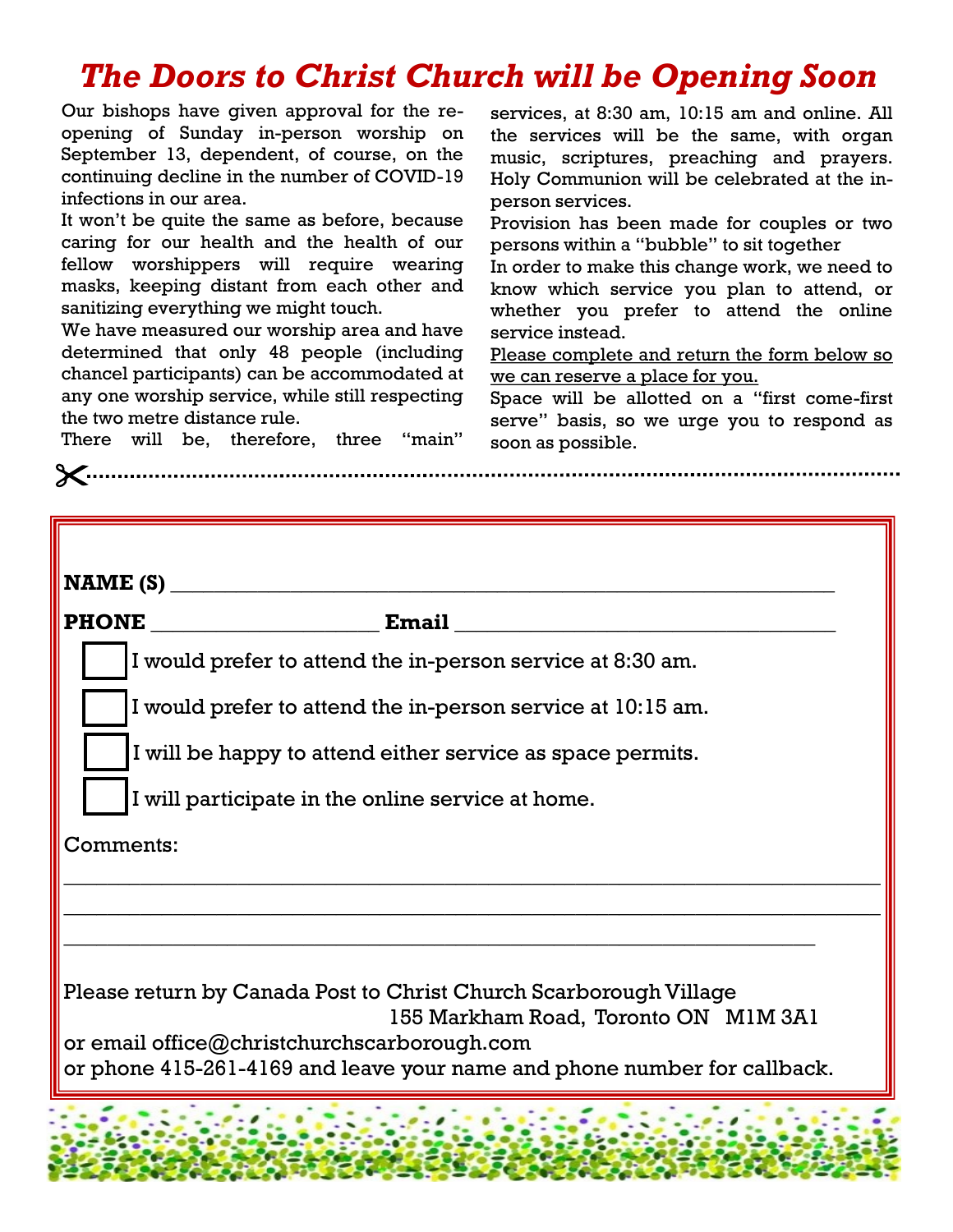# **Pastor Pam's Picks for Summertime Reading**

*Normally, on Sundays in June and July I would set out books for you to borrow for summer reading. As we are not gathering these days I thought I would let you know about some of my favourite authors & books and also tell you about what I hope to read this summer (and some recommends from our bishops).* 

#### **THE READING MATERIAL ON MY LIST INCLUDES:**

*White Fragility: Why It's So Hard for White People to Talk About Racism* (2018) - by Robin DiAngelo. This was recommended to me by a good friend a while ago. She said that it changed her life and that she thinks that everyone should read it. She is a person of colour and I take her recommend very seriously. Today I will endeavour to reserve it at the library, as I have bought many books (can you have too many?) during the pandemic.

*God and the Pandemic: A Christian Reflection on the Coronavirus and Its Aftermath,* N.T. Wright. This is a brand new book and would be good for those asking questions about what the Bible has to say about the pandemic. The heading for an interview about the book was, "Did God cause the coronavirus pandemic". This is also a recommend from Bishop Kevin and will be a discussion focus at the August clericus meeting.

From a Letter from Bishop Andrew Asbil: "Four books have captured my imagination and are waiting for me under the shade of the oak tree by the lake: *White Fragility* by Robin DiAngelo, *So You Want to Talk About Race* by Ijeoma Oluo, T*alking to Strangers* by Malcolm Gladwell and *The Autobiography of Bruce Springsteen*. "

#### **NEWBIES - JUST READ/CURRENTLY READING:**

I just read and was inspired by *The Great Spiritual Migration..*how the worlds largest religion is seeking a better way to be Christian by Brian McLaren. This is a fabulous book telling of where we need to be heading as a



church. Anything by Brian McLaren is thoughtprovoking.

I am using *Celtic Daily Prayer* as my daily Scripture reading guide as a summer alternative to the Book of Alternative Services and am enjoying it. (Thanks to Rev. Ken Keen and Anna-Mary for the book).

*Psalms for Praying*..an invitation to wholeness by Nan C. Merrill. A rewriting of the Psalms for reflection/devotion.

*The Dark Night of the Soul*, Gerald G. May...A Psychiatrist Explores the Connection Between Darkness and Spiritual Growth.

*Educated* by Tara Westover. The true story of a woman as she struggles from growing up in a family who follow a branch of Mormonism.

And I will be reading some fluff books as well..light and airy but hopefully with a good story. Authors Barbara Kingsolver and Maeve Binchy come to mind.

#### **OLDIES, BUT GOODIES:**

*Healing for Damaged Emotions, workbook edition*, David A Seamands - this book changed my life, bringing healing of past hurts.

*Co-Dependence No More* by Melody Beattie (I gather that there is now a workbook edition. It is described in this way: Exercises for Learning to Stop Controlling Others and Start Caring for Yourself.

I read this book when I was diagnosed with secondary infertility and was mad at God: *Disappointment With God,* by Philip Yancey.

*The Bible* - read meditatively in small portions preferably by a body of water. Especially if you choose to read any of the gospel accounts by the Sea of Galilee.